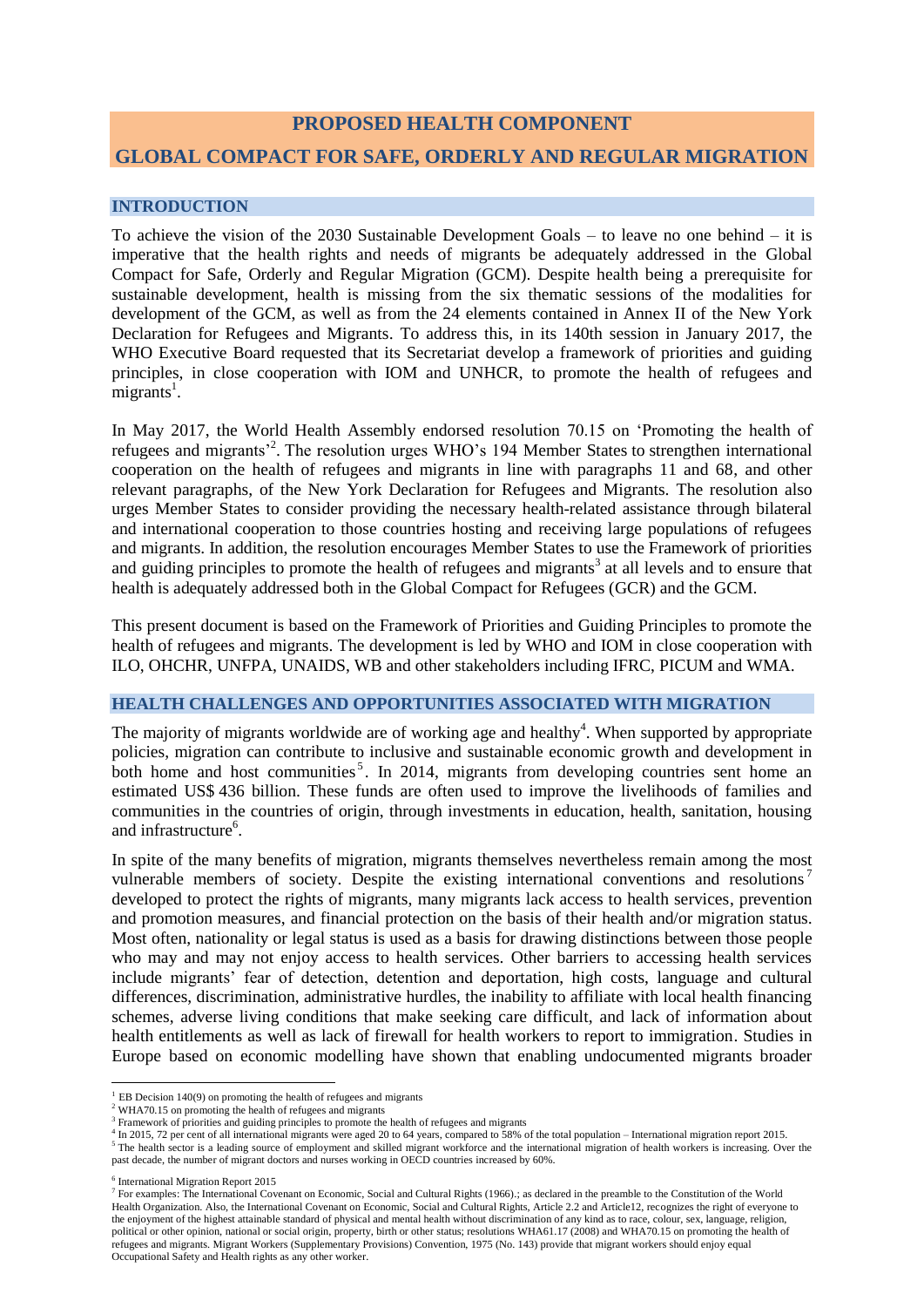access to health care, other than emergency level health care, may be cost-saving for health care systems. In a report based on economic modelling of several health conditions, the EU Fundamental Rights Agency found that enabling pregnant migrant women in an irregular legal situation to access prenatal care could generate savings of up to 48% in Germany and Greece, and up to 69% in Sweden over a two-year period $8$ .

Migrant workers and their families, including those family members left behind, often face hazardous working and living conditions and consequently worse work-related health outcomes. This is especially the case for female migrants in irregular situations and precarious employment in the informal economy<sup>9</sup>. Many migrant workers and their families are not covered and cannot benefit from equal labour and health rights; occupational safety and health services; and the social protection system, including health insurance and employment injury compensation schemes. The few rights, services and benefits they do receive are rarely portable across countries.

Migration can also expose migrants to health risks such as sexual violence, mental health conditions, communicable diseases, in particular for women, children, unaccompanied minors, people with disabilities and victims of torture and trafficking. Access to immunization and continuity of care is more difficult to ensure when people are on the move. Migrant populations are disproportionately affected and particularly vulnerable, during and post-migration, to HIV infection, tuberculosis, malaria and hepatitis, since they lack of access to prevention services, early diagnosis and, especially for migrants with an irregular status, access to treatment. Many migrants with existing chronic conditions experience interruptions in their care when they move without medicines or health records. Some transit and destination countries perform migration health assessments, which may at times lead to the detection of a health condition which the receiving country may deem to represent grounds for rejection of a visa or for immediate deportation, without providing referral services for treatment.

At the global and national levels, health policies and strategies to manage the health consequences of migration have not kept up with the speed and diversity of modern migration. Few country health information systems disaggregate data in a way that permits analysis of the main health issues, either found among migrants or resulting directly from migration and displacement. Lack of records and disaggregated data hampers efforts to fully understand the extent of the health challenges and to develop evidence-informed health policies and public health interventions.

## **Opportunities**

**.** 

Recent developments such as EB Decision 140(9), World Health Assembly resolution 70.15 on Promoting the health of refugees and migrants, the Sustainable Development Goals, the UN Human Rights Council Resolution 35/L.18/Rev.1 that includes migrants, the Strategy and action plan for refugee and migrant health in the WHO European Region<sup>10</sup>, and resolution CD55.R13 on the health of migrants adopted by Member States at the sessions of the WHO Regional Committee for the Americas/Directing Council, in September 2016<sup>11</sup>, and the Colombo Statement<sup>12</sup> all provide opportunities to enhance the health of migrants and their potential contribution to society. In particular, the 'guiding principles', as part the abovementioned Framework of priorities and guiding principles, provide the basis for the formulation of actionable commitments. These include:

 the right to the enjoyment of the highest attainable standard of physical and mental health for all $^{13}$ :

<sup>8</sup> <http://fra.europa.eu/en/publication/2015/cost-exclusion-healthcare-case-migrants-irregular-situation>

<sup>&</sup>lt;sup>9</sup> Eg: When the safety of Nepali migrant workers fails: A review of data on the numbers and causes of the death of Nepali migrant workers: ILO, [http://www.ilo.org/kathmandu/whatwedo/publications/WCMS\\_493777/lang--en/index.htm](http://www.ilo.org/kathmandu/whatwedo/publications/WCMS_493777/lang--en/index.htm)

<sup>&</sup>lt;sup>10</sup> (http://www.euro.who.int/\_\_data/assets/pdf\_file/0004/314725/66wd08e\_MigrantHealthStrategyActionPlan\_160424.pdf,

<sup>&</sup>lt;sup>11</sup> http://www.who.int/migrants/publications/CD55-R13-e.pdf<br><sup>12</sup> https://refugeesmigrants.un.org/sites/default/files/colombo s <sub>2</sub> [https://refugeesmigrants.un.org/sites/default/files/colombo\\_statement-ts1.pdf](https://refugeesmigrants.un.org/sites/default/files/colombo_statement-ts1.pdf)

<sup>&</sup>lt;sup>13</sup> As declared in the preamble to the Constitution of the World Health Organization. Also, the International Covenant on Economic, Social and Cultural Rights, Article 2.2 and Article12, recognizes the right of everyone to the enjoyment of the highest attainable standard of physical and mental health without discrimination of any kind as to race, colour, sex, language, religion, political or other opinion, national or social origin, property, birth or other status. The Committee on Economic, Social and Cultural Rights has made it clear that "protection from discrimination cannot be made conditional upon an individual having a regular status in the host country" (Committee on Economic, Social and Cultural Rights, Duties of States towards refugees and migrants under the International Covenant on Economic, Social and Cultural Rights, E/C.12/2017/1, para. 6). See also: Universal Declaration of Human Rights, article 25; Convention on the Rights of Persons with Disabilities, article 25; Secretary-General in his report (A/68/190) on international migration and development recommends that States need to **tackle the challenge faced by migrants to access health care and to improve data on health conditions of migrants** to inform effective policy-making; International Convention on the Elimination of All Forms of Racial Discrimination, article 5(e)(iv); Convention on the Rights of the Child Article 3(3); International Convention on the Protection of the Rights of All Migrant Workers and Members of their Families, article 28; Convention on the Elimination of All Forms of Discrimination Against Women, article 12(1); Convention on the Rights of Persons with Disabilities, article 25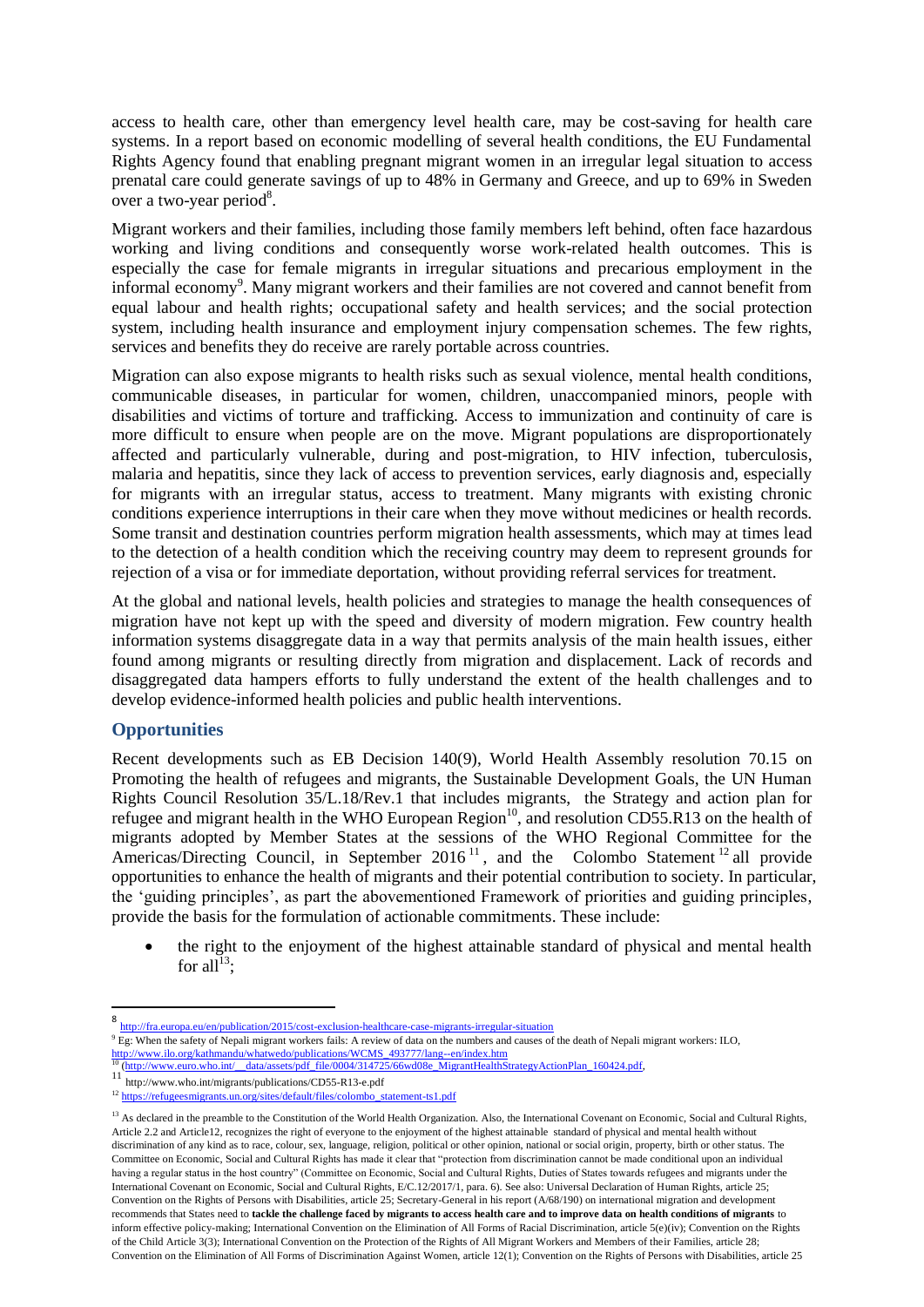- equality and non-discrimination through comprehensive laws, and health policies and practices;
- equitable access to people-centred, migrant- and gender-sensitive and age-responsive health services;
- non-restrictive health practices based on health conditions;
- whole-of-government and whole-of-society approaches;
- participation and social inclusion of migrants in the development of health policies, strategies, plans and interventions;
- Partnership and cooperation<sup>14</sup> with greater international cooperation among countries, regions, the United Nations system and other stakeholders.

### **GOALS**

To address the health rights and needs of all migrants by promoting their right to health, in accordance with international human rights obligations, and relevant international and regional instruments<sup>15</sup>. It also aims to support actions to minimize vulnerability to ill-health and to address the social determinants of health by promoting and enhancing migrants' ability to access promotive, preventive, curative and palliative health services.

## **PROPOSED ACTIONABLE COMMITMENTS AND MEANS OF IMPLEMENTATION**

**1. Enhance global, interregional and country commitments, and multi- and intersectoral cooperation to promote and protect the health of migrants:** Advocate for, and promote migrants' rights to health in global, regional and national processes across relevant sectors, including in the Global Compact for safe, orderly and regular migration (GCM); and implement the World Health Assembly resolution 70.15 (2017) and the Framework of Priorities and Guiding Principles to promote the health of refugees and migrants, in alignment with a whole-of-government approach  $16$ , the SDGs and other global and regional policy frameworks.

**Means of implementation and follow-up**: Member States, UN agencies and partners to ensure coherence among policies that affect migrant health and that the health aspects of migrants are adequately addressed; and mobilize resources accordingly; develop, adopt and implement a global action plan to promote the health of refugees and migrants as stipulated in WHA 70.15 (2017) including the means of implementation, progress reporting, monitoring and evaluation; and establish and maintain a global Migrant Health Working Group to enhance collaboration. Act on the SDG target indicators, including but not limited to 3.8, 10.7, and 17.16.

**2. Adopt migrant-sensitive, non-discriminatory and inclusive health policies, legal frameworks and programme interventions** that provide equitable, affordable and acceptable access to essential health promotion, disease prevention, safe, effective and quality care and affordable essential medicines and vaccines for all populations, including migrants regardless of status; modify or improve regulatory and legal frameworks to remove legal and practical barriers to migrant access to health services, minimize health vulnerabilities and address the health needs of migrants, in accordance with international law. Develop procedures and standards on the establishment of binding and effective firewalls between public health service providers and immigration enforcement authorities or private actors, and ensure their implementation in practice.

Means of implementation and follow-up: Implement relevant conventions<sup>17</sup>, covenants, strategies and agreements, national laws, particularly in the context of labour, occupational health, migration management, education, vulnerable groups, and social protection for health; enhance dialogue and evidence to remove discriminatory practices based on health conditions; act on SDG target indicators, including but not limited to 3.8 and 8.8.

<sup>1</sup> <sup>14</sup> WHA 70.15 on promoting the health of refugees and migrants

<sup>&</sup>lt;sup>15</sup> The International Covenant on Economic, Social and Cultural Rights (1966).

<sup>&</sup>lt;sup>16</sup> Sri Lanka has an inter-ministerial and inter-agency coordination framework for migration health and development in place. This comprises of a National<br><sup>16</sup> Sri Lanka has an inter-ministerial and inter-agency coordinat Steering Committee on Migration Health (inter-ministerial), a National Migration Health Task Force (inter-agency and inter-ministerial) and a Migration Health Secretariat which work in coordination. The latter is the dedicated hub that coordinates the national migration health agenda for the Government of Sri Lanka, and is housed within the Ministry of Health and supported by IOM.<br>17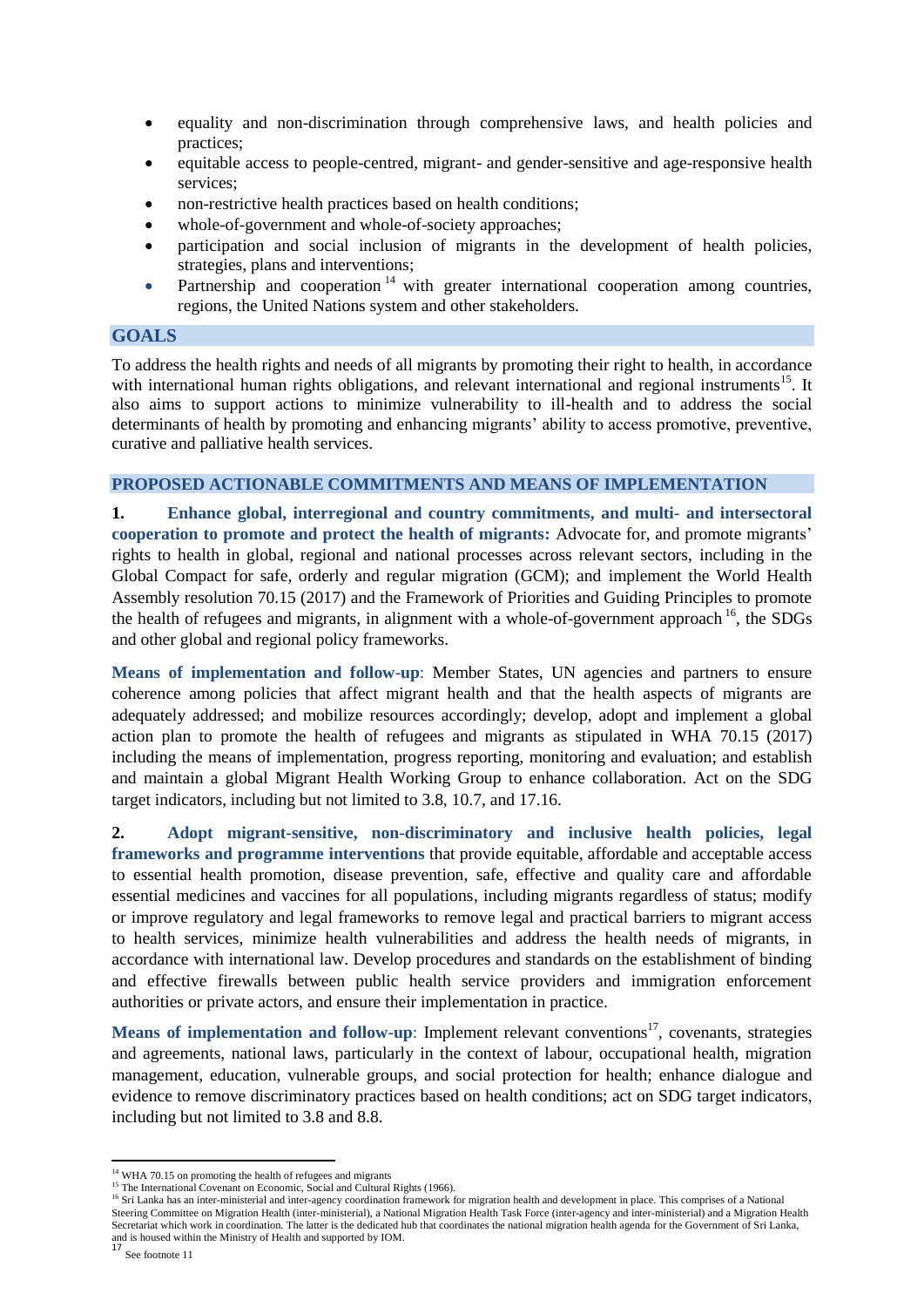**3. Address the social determinants of migrant health**<sup>18</sup> to ensure effective health responses and health protection in countries of origin, transit, destination and return. This includes improving basic services such as water, sanitation, housing and education through the implementation of a Health in All Policy; and removing migration-related obstacles and discriminatory practices within the scope of evidence-based conducive policies and strategies at (the) multi-sector level, and through the implementation of relevant SDG targets.

**Means of implementation and follow-up**: develop and implement coherent public policy responses involving multisector collaboration across the health, labour, foreign affairs, welfare and finance, but also education, interior and development sectors; elaboration of sub-targets and relevant indicators within relevant SDGs, such as 1.3; 1.5; 3.8, 5.2; 5.6; 8.7; 8.8, 11.1; 11.5; 16.2; 17.18.

**4. Enhance global, regional, national and local health information and health monitoring systems** on migrant health, including systematic data collection, and analysis of migrant health, develop local capacity and key indicators to monitor migrant health and track progress, in accordance with data protection and confidentiality principles<sup>19</sup>; support measures to improve communication and counter xenophobia by making efforts to dispel fears and misperceptions among refugee, migrant and host populations and share accurate information on the impact of migration on the health of local communities and health systems and to acknowledge the contribution of migrants to society. Make accurate, timely and user-friendly information on the health services available and their health rights available to migrants, in a language and format that they can understand.

**Means of implementation and follow-up**: Develop a set of internationally agreed indicators to monitor migrant health and invest in the development of data systems that track human mobility and disease risk distribution and risk reduction; Strengthen health surveillance, prevention and response capacity along mobility pathways within the scope of IHR<sup>20</sup> and primary health care; develop communication strategies for the public and for migrants. Act on SDG target indicators, including but not only target 17.18.

**5. Provide universal health coverage (UHC), rights-based and inclusive health services,**  ensuring that the necessary health services are delivered to migrants in line with human rights standards and in a people-centred, gender-responsive, culturally and linguistically appropriate way, without any kind of discrimination and stigmatization; providing access to quality health services to migrants, including migrants in detention, and by enforcing laws and regulations that prohibit discrimination; identifying and/or developing sustainable models of health care financing to cover migrant health. Promote and create platforms for the social integration and inclusion of migrants in decision-making on health policies, strategies, plans and interventions across the migration cycle and in countries of origin, transit, and destination. $21$ 

**Means of implementation and follow-up:** Identify and share models and best practices that provide equitable access to health services, develop/strengthen national policies and capacities to respond to migrant health needs within the context of UHC, and enhance country and international funding mechanisms; strengthen the implementation of the *WHO Global Code of Practice on the International Recruitment of Health Personnel*, and support establishment of the *International Platform on Health Worker Mobility* in order to maximize mutual benefit from health worker migration; extend to cross-

<sup>20</sup> International Health Regulations (2005)<http://www.who.int/ihr/publications/9789241596664/en/>

<sup>21</sup> Thailand has worked towards ensuring health systems include migrants through the provision of universal health coverage (UHC). Thailand allows undocumented migrants to opt into its Compulsory Migrant Health Insurance (CMHI) scheme, which regular migrants obtain through their employers, often having to pay part of the premium. However, the scheme does not have the same benefits as those available for Thai citizens. In countries where insurance schemes are private for migrants, even when they are mandatory, workers may be dependent on employers for registration and maintenance. (references: Guinto, R et al. (2015). Universal health coverage in 'One ASEAN': are migrants included? Glob Health Action 2015, 8: 25749. [http://dx.doi.org/10.3402/gha.v8.25749;](http://dx.doi.org/10.3402/gha.v8.25749) 

<sup>1</sup> <sup>18</sup> See resolution WHA62.14 (2009).

<sup>&</sup>lt;sup>19</sup> the Migrant Integration Policy Index (MIPEX) (reference: www.mipex.eu) Health Strand, designed to supplement the existing seven strands of the MIPEX, which monitors policies affecting migrant integration in 38 countries. The Health Strand questionnaire measures the equitability of policies relating to four issues: migrants' entitlements to health services; the accessibility of health services for migrants; responsiveness to migrants' needs; and measures to achieve change. The MIPEX Health strand benchmark are the Recommendations on Mobility, migration and access to health care, the result of a consultation process involving researchers, intergovernmental organizations, non-governmental organizations and a wide range of specialists in health care for migrants, adopted by the Council of Europe in 2011.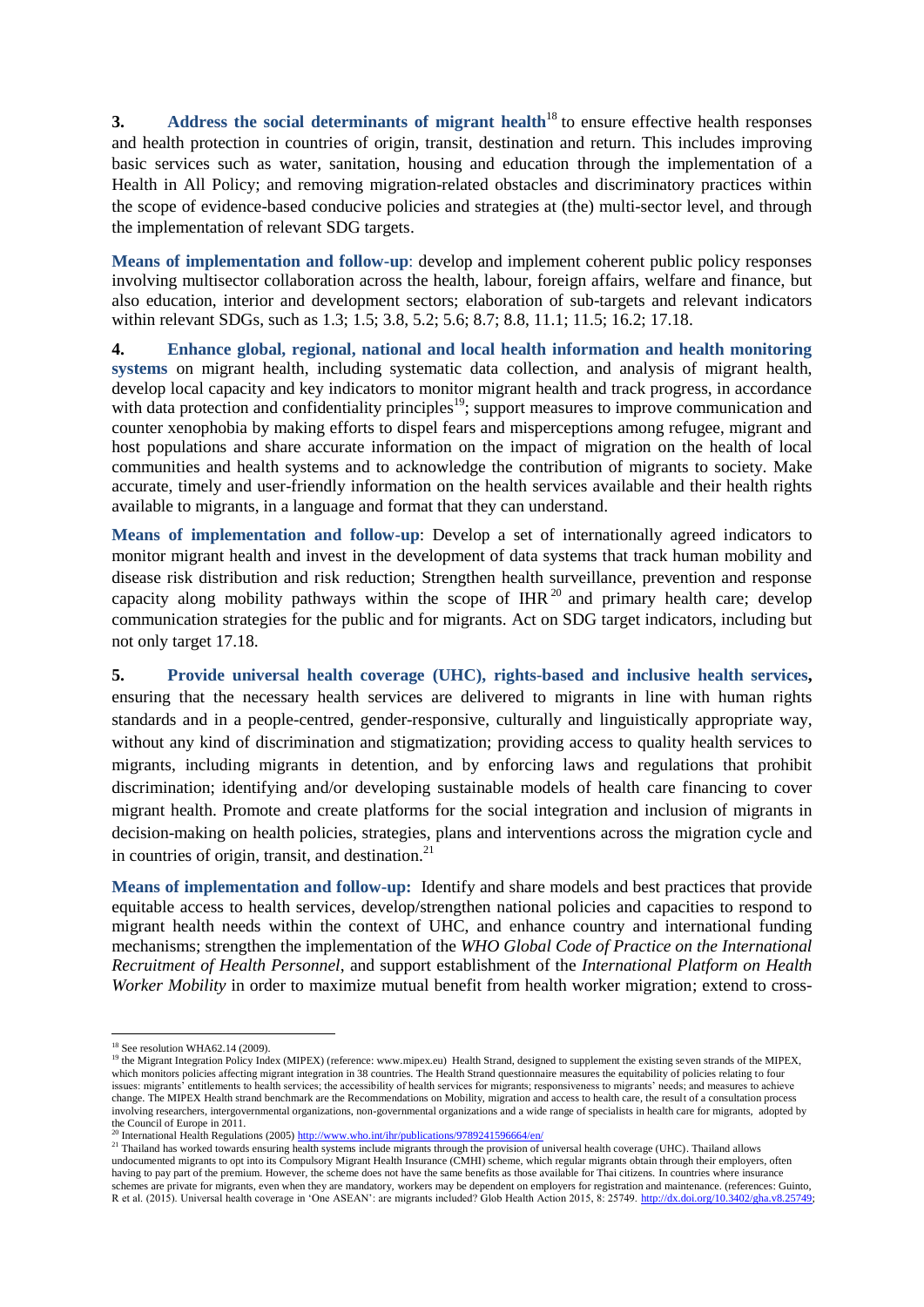border health aspects to ensure continuum of care. Act on SDG target indicators, including but not only, targets 1.3, 3.8 and 3.c.

**6. Reduce mortality and morbidity among migrants through short- and long-term public health interventions**, aimed at saving lives and promoting the physical and mental health of migrants. Rapid and effective emergency and humanitarian responses are essential for saving lives and relieving suffering. Longer-term planning for more systematic development-oriented approaches to ensure the continuity and sustainability of the response should begin early. Recognizing that migrants may experience severe emotional distress and trauma, and may have particular mental health needs is vital.

**Means of implementation and follow-up:** Provide emergency and humanitarian responses based on humanitarian principles; enhance capacity to ensure effective health responses and health protection with particular attention to communicable and noncommunicable diseases, mental health disorders, sexual and reproductive health issues, gender-based violence, child health, and prevention efforts such as health promotion and vaccination; Provide care for victims of torture, violence, those with mental disorders, physical trauma, injury and disabilities. Establish mechanisms for referrals and ensure that health screenings are harmonized. Support health actors including the national Red Cross and Red Crescent Societies and civil society organizations to provide services, ensure confidentiality of data of those accessing services and that there is no criminalization of those who provide health services. Act on SDG target indicators, including but not only target 1.5, 3.c, 3.d, 11.5, and 16.1.

*7.* **Protect and improve the health and well-being of migrant women, children and adolescents, the elderly, people with disabilities, victims of torture, and populations in vulnerable situations** through the provision of essential health services such as a minimum initial reproductive health service package, sexual and reproductive health information; maternal health and child health care, including emergency obstetric services, pre- and postnatal care, prevention, care and support for sexually transmitted infections such as HIV, and specialized care for the survivors of sexual violence. Provision of mental health care services and other relevant care as needed*.*

**Means of implementation and follow-up:** Monitor and implement the global plan of action on strengthening health systems response in addressing violence, particularly against women, girls and children, endorsed by the World Health Assembly in 2016 which provides a clear framework to guide countries to strengthen services for survivors of gender-based violence including in humanitarian contexts. Provide minimum initial reproductive health service packages and support for people with disabilities. Act on SDG target indicators, including but not only targets 5.2 and 5.6.

**8. Develop, reinforce and implement occupational, primary health and safety services as well as health insurance social protection for migrant workers and their families (**WHA resolutions WHA60.26<sup>22</sup> and WHA70.15); adopt and assess the administration, enactment and enforcement of international and national occupational health and safety regulations and legal frameworks. These include relevant ILO conventions and protocols, as well as bilateral agreements<sup>23</sup> that ensure decent working, employment and living conditions, including occupational and workrelated health and safety and social protection for migrant workers and their families $^{24}$ .

**Means of implementation and follow-up:** Integrate the health of migrant workers and their family members in multisectoral international meetings and fora on migration, health, labour, social protection, development and other relevant topics. The aim should be to improve the coverage with, access to, and quality of occupational and primary health services and social protection offered to migrant workers and their families, working across sectors and in both receiving and sending countries; Strengthen systems that monitor and report on implementation of WHO resolutions and ILO conventions and protocols and the coverage with occupational and primary health and safety rights, services and benefits for migrant workers and their families, using internationally agreed SDG indicators such as 3.8, 8.7, 8.8 and 10.7.

 $\overline{\phantom{a}}$ 

<sup>&</sup>lt;sup>22</sup> WHA 60.26. Worker's Health: global plan of action

<sup>&</sup>lt;sup>23</sup> To enhance the health of emigrants and retirees, Morocco has bilateral social security agreements (BSSA) with France and Belgium, which grants migrants who are working and living in each country portable social benefits, allowing the emigrants of the respective country to export their social benefits to families left behind or for future social benefits, such as healthcare in old age. (reference: Holzman et al., Assessing Benefit Portability for International Migrant Workers: A Review of the Belgium-Morocco Bilateral Social Security Agreement. 2016.

https://openknowledge.worldbank.org/bitstream/handle/10986/24732/Assessing0bene0l0security0agreement.pdf?sequence=1&isAllowed=y; Holzman et al., Assessing Benefit Portability for International Migrant Workers: A Review of the France-Morocco Bilateral Social Security Agreement. 2016.

<sup>&</sup>lt;sup>24</sup>Kolitha Wickramage, Chesmal Siriwardhana and Sharika Peiris Promoting the Health of Left-Behind Children of Asian Labour Migrants: Evidence for Policy and Action. Migration Policy Institute, Issue in Brief, 2015: Vol 14. https://publications.iom.int/books/iom-mpi-issue-brief-no-14-promoting-health-left-behindchildren-asian-labour-migrants-evidence